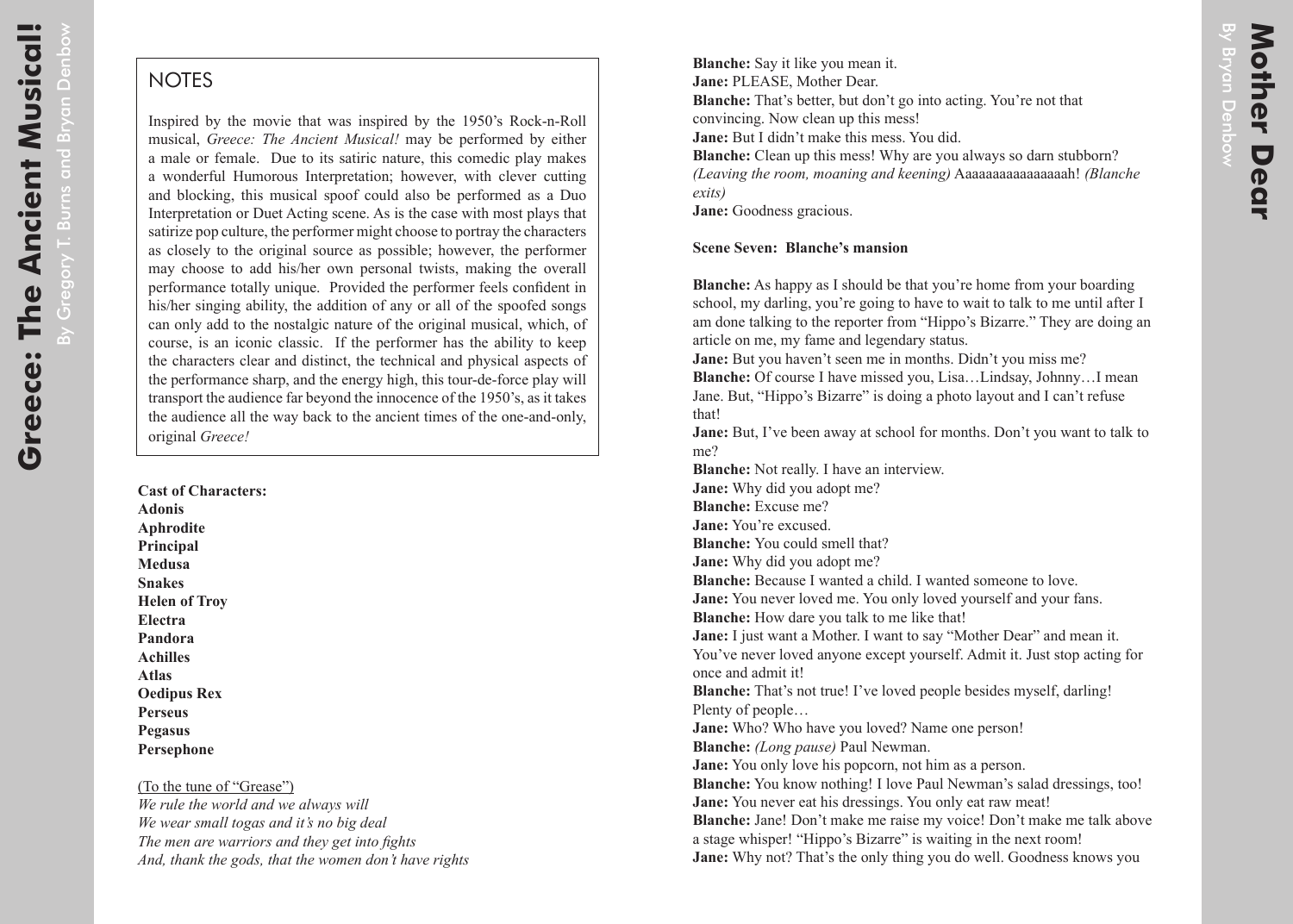*Greece rules the world We've invented philosophy Greece rules the world We've invented mythology Cuz Greece rules the world The world The world The world*

## **Scene One: The beach**

**Adonis:** Aphrodite, this has been the best summer ever.

**Aphrodite:** Oh, Adonis, I'm going to miss you. Will I ever see you again? **Adonis:** I don't know. You're moving to Athens. I'm staying in Troy. Our high schools are awfully big rivals, you know.

**Aphrodite:** Why does everything have to be about war? Why can't all of our city-states just get along? You'll be entering military school soon.

**Adonis:** Someday, I hope I can be as brave as I am attractive.

**Aphrodite:** You will be, Adonis. Oh, you will be!

**Adonis**: Everything about this summer has been so great, except when that little flying midget shot me with an arrow.

**Aphrodite**: Yeah, that was awkward. Are you going to be okay?

**Adonis**: The bleeding has stopped. I'm sure I'll be fine. It just itches. *(A black crow caws in the background.)* 

**Adonis:** What was that? I heard something in the bushes!

**Aphrodite:** Oh, Adonis, it's just a bird. You know, for someone who talks about being a brave *gladiator* someday, you really shouldn't get so nervous when you hear a *crow rustle!*

**Adonis:** Well, I'm not nervous around you, Aphrodite. You are the most beautiful, loving girl I've ever met.

**Aphrodite:** I wish this summer could last forever…

(To the tune of "Summer Nights")

**Aphrodite:** *Grecian summer / had me a blast* **Adonis:** *Grecian summer / over too fast* **Aphrodite:** *Met a guy / cute as can be* **Adonis:** *I won't forget / my Aphrodite* **Both:** *Grecian days / drift into night / but oh / those Grecian nights*

**Scene Two: Class**

**Principal:** Good morning, young Trojans! Welcome to another year at

By Gregory T. Burns and Bryan Denbow Gregory T. Burns and Bryan Denbow